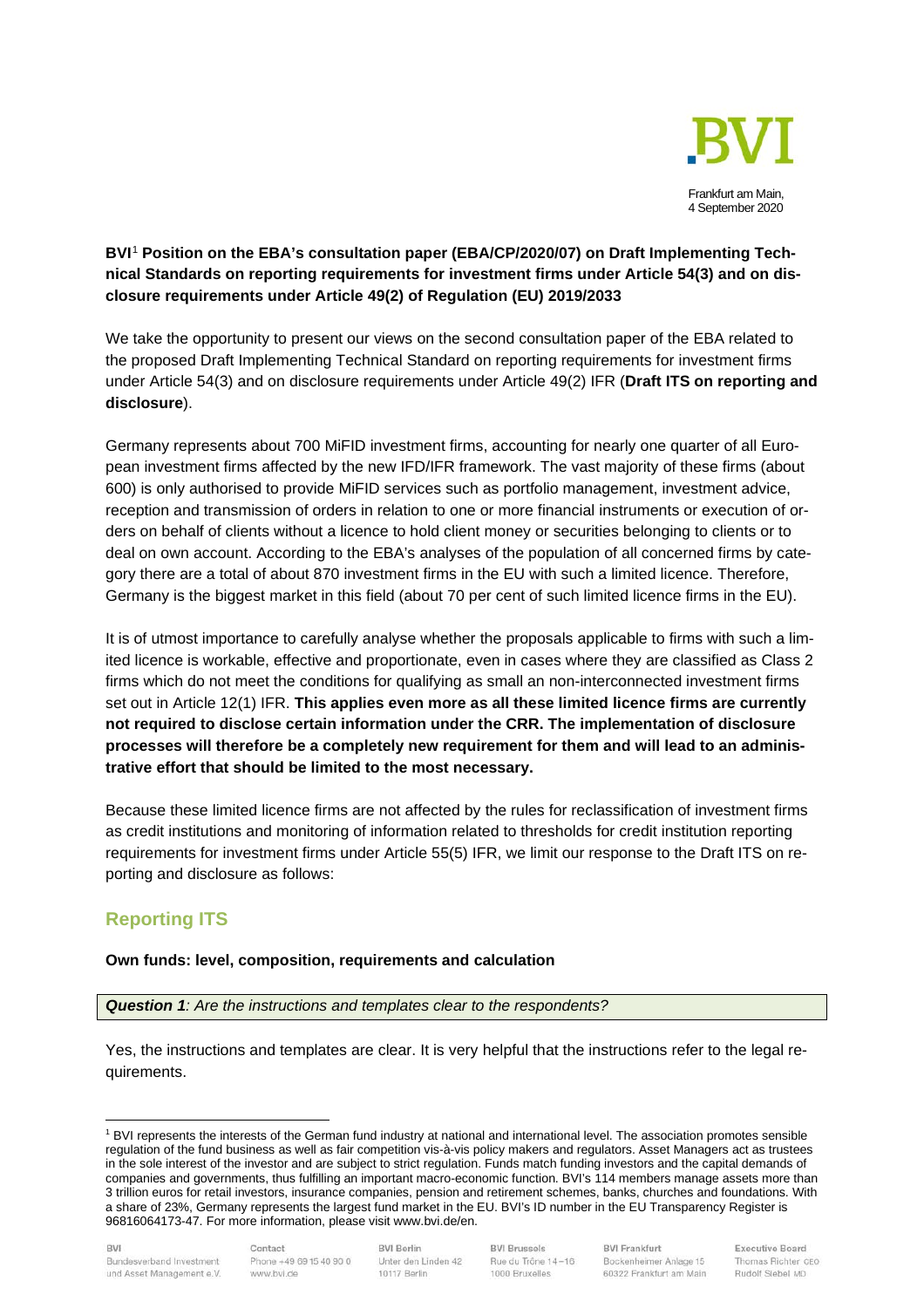

*Question 2: Is the level of detail on small and non-interconnected investment firms' templates and instructions sufficient and proportionate for the level of activity of these firms?*

The level of detail on the reports for the small and non-interconnected investment firms (category 3 firms) seem appropriate based on what is asked by BaFin under the current CRR framework and what is required under the IFR.

### **Small and non-interconnected investment firms**

*Question 3: Are the instructions and templates IF 05.00 and IF 05.01 clear to the respondents?*

Yes, the instructions and templates are clear for the small and non-interconnected investment firms. It is very helpful that the instructions refer to the legal requirements.

### **K-Factor requirement**

*Question 4: Do the respondents identify any discrepancies between templates IF 06.01 - IF 06.13 and instructions and the calculation of the requirements set out in the underlying regulation?* 

Generally, we see only the following minder discrepancies:

- For IF 06.01: The three most recent months are requested, whereas under Article 17 of the IFR the three most recent monthly values are excluded when calculating K-AUM.
- For IF 06.04: Eight months of data is requested, whereas the calculation only requires six months of data for calculating K-CMH. This point applies to all K-factors included within template IF 06.00.
- Table 06.11 in the IF 06.00 template: Should this table be populated with data relating to only the trading book exposures or should it include other data?

### **Concentration risk**

*Question 5: Do the respondents identify any discrepancies between templates IF 07.00 – IF 08.00 and instructions and the calculation of the requirements set out in the underlying regulation?*

According to the common understanding of our members, the reporting obligations regarding to concentration risks (Art. 54(2) IFR) do not apply to investment firms such as portfolio managers without a licence on dealing on own account. Because the definition of concentration risks in Article 4(1)(31) IFR explicitly refers only to risk positions in the trading book of an investment firm vis-à-vis a client or a group of related customers whose value exceeds the thresholds mentioned in Article 37(1) IFR. It could be helpful to clarify that understanding in the instruction of the templates. We therefore very welcome the statement made by the EBA at its hearing that investment firms without a licence to deal on own account or hold client money do not have to submit reporting obligations on concentration risks. It would be helpful to clarify that approach in the instructions.

### **Liquidity requirements**

*Question 6: Are the instructions and templates clear to the respondents?*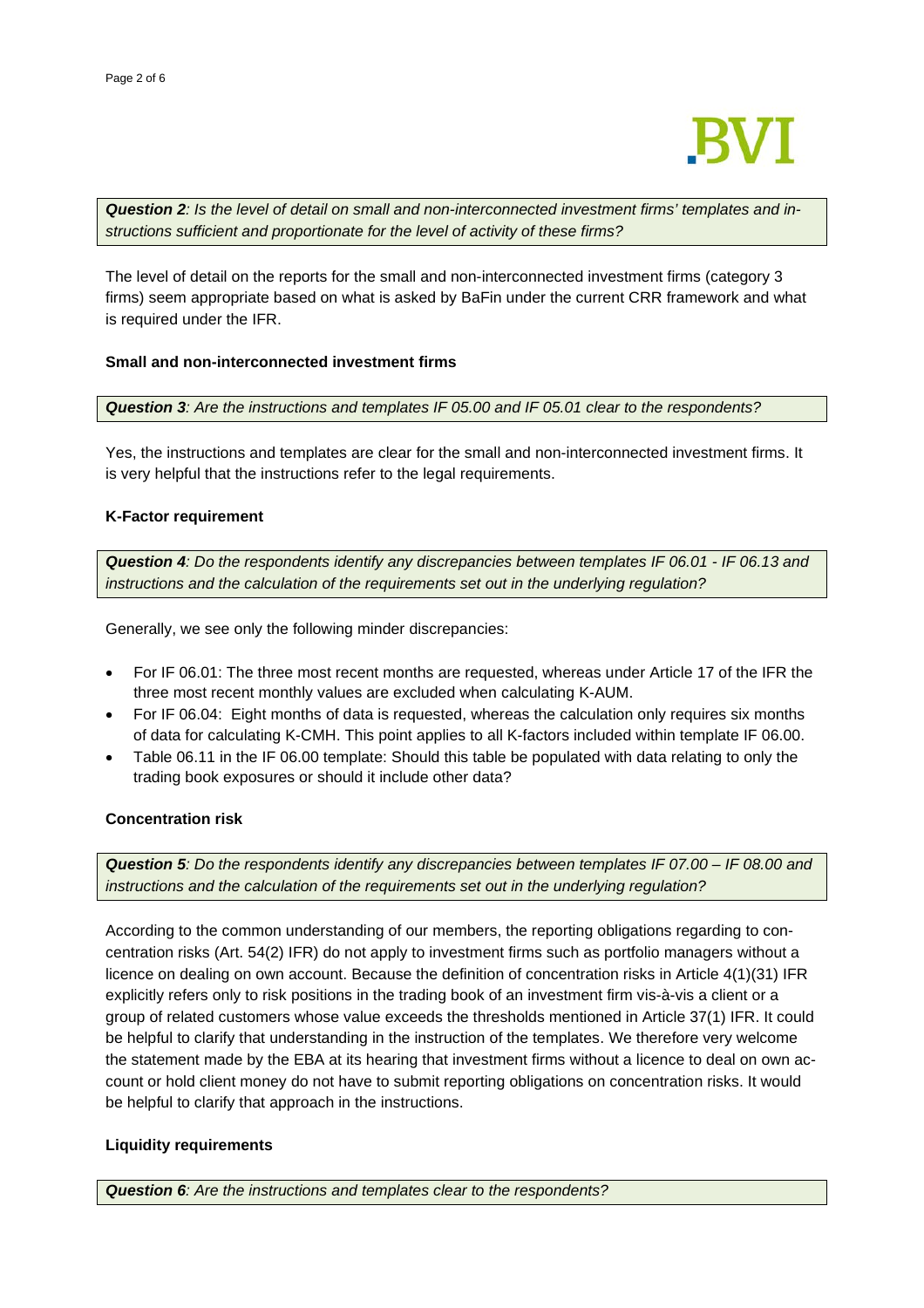

Yes, the instructions and templates are clear. It is very helpful that the instructions refer to the legal requirements.

### **Group Capital Test**

*Question 7: Are the instructions and templates (IF 11.01, 11.02, 11.03) clear to the respondents?*

We disagree with the suggested group approach proposed by the EBA under the first [consultation](https://eba.europa.eu/sites/default/documents/files/document_library/Publications/Consultations/2020/CP%20on%20draft%20RTS%20on%20prudential%20requirements%20for%20Investment%20Firms/884615/EBA-CP-2020-06%20CP%20on%20draft%20RTS%20on%20prudential%20requirements%20for%20Investment%20Firms.pdf) paper (Draft RTS on prudential consolidation of investment firms groups (Article 7(5) of the IFR). For instance, we encourage the EBA to clarify if IF11.02 (OWN FUND INSTRUMENTS - GROUP CAPITAL TEST) is in line with Art. 15(1)(d) CRR.

In respect to Annex VIII, IF 11.02 we would like to make the following additional suggestions:

| 0010 | CET1 instruments of financial sector entities in the investment firm group where the parent<br>undertaking has a significant investment in those entities to the extent the parent is in-<br>vested in. |
|------|---------------------------------------------------------------------------------------------------------------------------------------------------------------------------------------------------------|
| 0020 | AT1 instruments of financial sector entities in the investment firm group where the parent<br>undertaking has a significant investment in those entities to the extent the parent is in-<br>vested in.  |
| 0030 | T2 instruments of financial sector entities in the investment firm group where the parent un-<br>dertaking has a significant investment in those entities to the extent the parent is in-<br>vested in. |
| 0040 | Holdings of financial sector entities in the investment firm group <i>to the extent that they do not constitute own funds for the group entity the parent is invested in.</i>                           |

Furthermore, in respect to ANNEX IX, IF 11.2 row 0070 we would like to make the following suggestion:

# 0070 **Total own fund requirements for the subsidiary undertakings** *In case of application of* Article 8(4) IFR

The envisaged reporting requirements for investment firms with a limited licence scope should not exceed the reporting obligations for institutions under the CRR. Therefore, we would like to request the EBA to carefully analyse and consider whether and to what extent there is an impact on the instructions and templates for the group capital test.

## **Disclosure ITS**

### **Template IF EU CC1**

*Question 8: Do the respondents identify any discrepancies between the template and instructions and the requirements set out in the underlying regulation?* 

We see only the following discrepancies:

• Template EU IF CC1: Sources based on the balance sheet in the audited financial statements – Some of these items are not individually disclosed on the balance sheet in the financial statements. It would be helpful to understand why this information is required.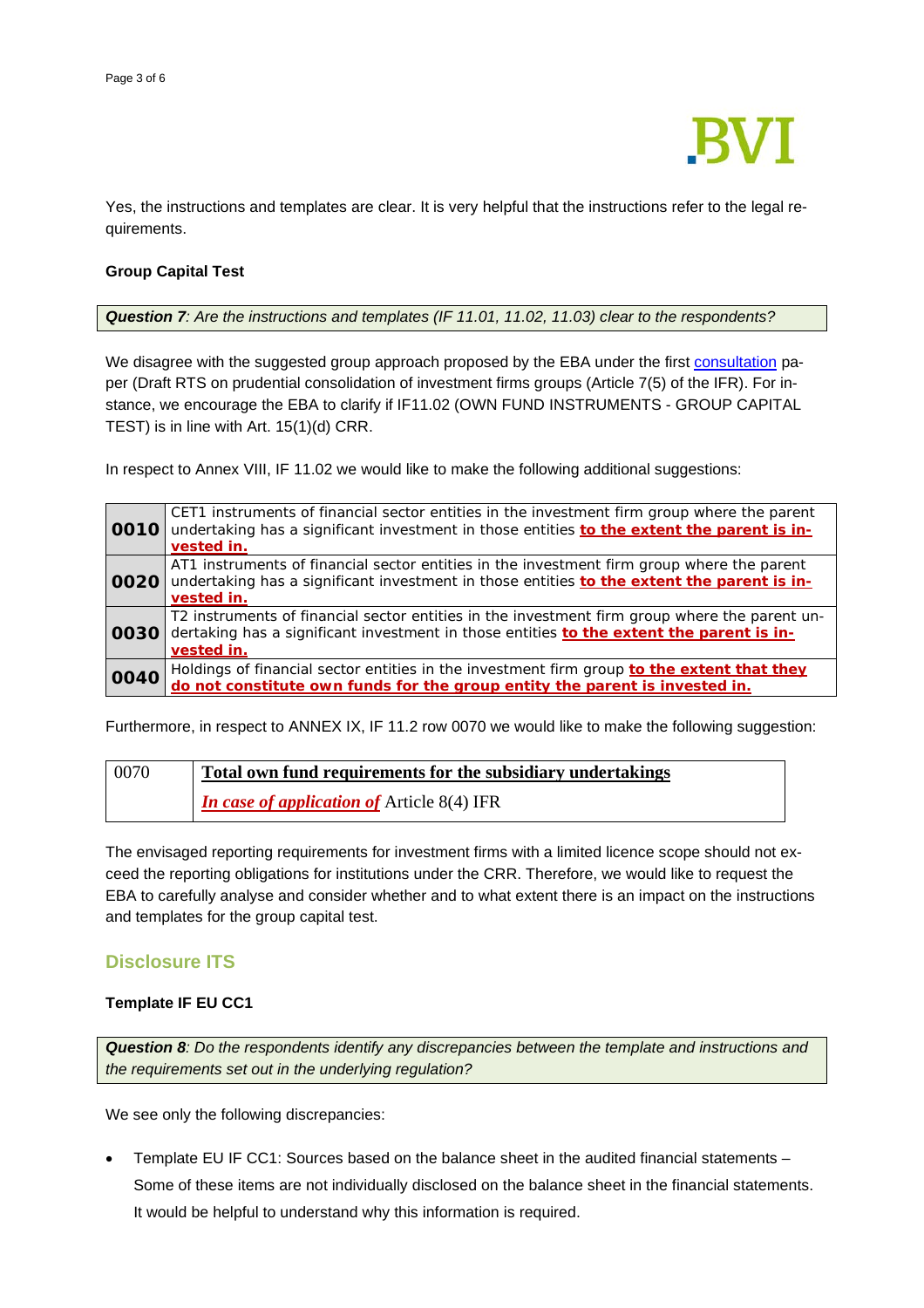

### **Template IF EU CC2**

*Question 9: Do the respondents identify any discrepancies between the template and instructions and the requirements set out in the underlying regulation?* 

We do not see any general discrepancies. However, it would be helpful if the definition of "accounting" in relation to the template could be clarified as it is currently unclear if the definition refers to regulatory purposes or to statutory accounting.

## **Template IF EU CCA:**

*Question 10: Are the instructions and templates clear to the respondents?*

Yes, the instructions and templates are clear. It is very helpful that the instructions refer to the legal requirements.

# **Draft ITS on reporting and disclosures of investment firms**

*Question 11: Is the ITS text clear to the respondents?*

In general, we would like to express our full support for an EU-wide standardisation of reporting obligations under the IFD framework. Development of supervisory guidance on reporting is an essential element of the practical implementation and for ensuring efficient supervisory monitoring. It is necessary that the investment firms are provided with practical guidance for establishing and handling of reporting and disclosure systems. In this context, we would like to highlight the following main issues:

## **1. Reporting**

 **First submission of the reports:** We would like to request the EBA to clarify the expected first deadlines for the first submission for all investment firms (Class 2 and 3). The EBA had stated at the hearing that the deadline for the first submission of quarterly reports by Class 2 investment firms to supervisors should be the 30 September 2021. We understand this to mean that the reporting reference date is to be 30 September 2021 (cf. Article 2(1)(a) of the Draft ITS), but that the reporting remittance date is then only 11 November 2021 (cf. Article 3(1)(a) of the Draft ITS).

For small and non-interconnected investment firms (Class 3), it was not clear at the EBA hearing whether they should submit their annual reports for the first time also on the reference date of 30 September 2021 (with the reporting remittance date of 11 November 2020) or on the reference date of 31 December 2021 (with the reporting remittance date of 11 February 2022). In our view, the first annual report of Class 3 firms should be submitted for the first time on the reference date of 31 December. That would be in line with the proposed reporting reference and remittance dates for the annual reporting in Articles 2(1)(b) and 3(1)(b) of the Draft ITS.

 **Formats of the reports**: We support the proposed approach in Article 9 of the Draft ITS that the data exchange formats and representations should be specified by competent authorities. In particular, the very reduced reporting requirements for small-sized investment firms do not justify high standardised IT solutions. In that context, we are very concerned with the announcement of the EBA to introduce additional XBRL taxonomies at a later stage which are not part of the consultation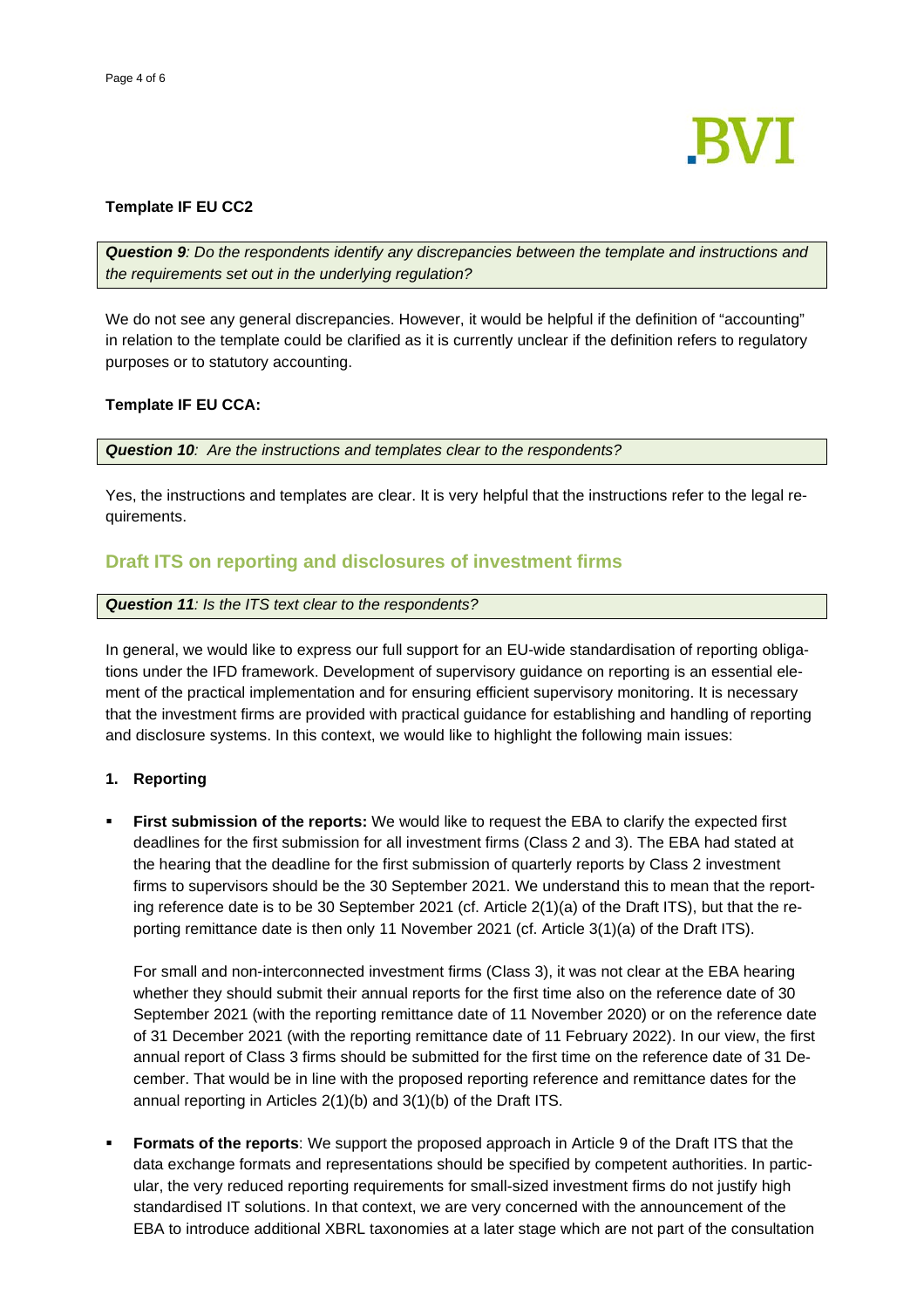

paper (cf. paragraph 12 of the explanations of the consultation paper). This could involve additional administrative burden for a binding IT implementation with a high cost and manpower effect (in particular, for small-sized investment firms) that should be avoided.

Moreover, the implementation of high standardised XBRL taxonomies could also affect the question when investment firms must provide the first reports. Therefore, the implementation of the XBRL reporting format might not be feasible for the first round of reporting starting in September 2021 depending on the final EBA approach to the transitional period and the availability of the complete programming template sufficiently in advance. In any case, we believe that the EBA should grant then certain leeway for submissions of regulatory reports in the first two years.

**Data point model (DPM):** The EBA will complement the reporting requirements defined in the relevant legal standards with a data point model (DPM). According to the EBA explanations (cf. paragraph 12 of the consultation paper), a DPM shall support a harmonised implementation of the reporting framework and shall bridges the gap between business definitions and IT. However, at the current stage, we are not able to analyse the impact of such a DPM. This applies even more as the EBA refers to the similar banking DPM with extensive reporting requirements and that the DPM under the IFR shall provide the metadata support to fully automate the production of data exchange specifications, such as XBRL taxonomies, or other equivalent exchange formats. We disagree with the assumption made by the EBA that the development of a DPM and XBRL taxonomy is not preempting any decision by competent authorities on the format in which the data will be collected by them. It is of utmost importance to discuss such technical issues in a separate consultation without time pressure and with the possibility of a careful cost-benefit analysis. **Therefore, we propose to delete the reference to the DPM in Article 9 and Annex V of the Draft ITS.** 

### **2. Disclosure**

**Scope of the disclosure requirements:** We strongly disagree with the proposed detailed disclosure requirements suggested in Article 11 of the Draft ITS with reference to the templates of Annex VI and the relevant instructions set out in Annex VII. **We cannot see that the content has been significantly simplified compared to the CRR rules and that the disclosure framework will bring simpler and more proportionate requirements for investment firms relative to their size and complexity in comparison with the CRR/CRD framework.** We are aware that the EBA states at its hearing that the CRR requirements will be used as a basis for orientation and that the implementation effort on disclosure will therefore be less complex. Such an approach is reasonable for all investment firms which are currently subject of the disclosure requirements of the CRR.

However, limited licence firms such as portfolio managers which will qualify as class 2 firms under the new IFD/IFR framework are not required to disclose certain information under the CRR. The implementation of disclosure processes will therefore be a completely new requirement for them. **These new disclosure requirements are very extensive and require new internal control and quality assurance processes. Such an implementation process is very complex and will lead to an administrative effort that should be limited to the essential elements. We therefore urge the EBA to simplify the templates in an appropriate way.** 

**First submission of disclosure:** The requirements in the Draft ITS on the disclosure requirements for own funds are to apply as early as 26 June 2021, whereby, according to Art. 46(1) and (2) IFR, these are to take place simultaneously with the publication of the annual financial statements. We